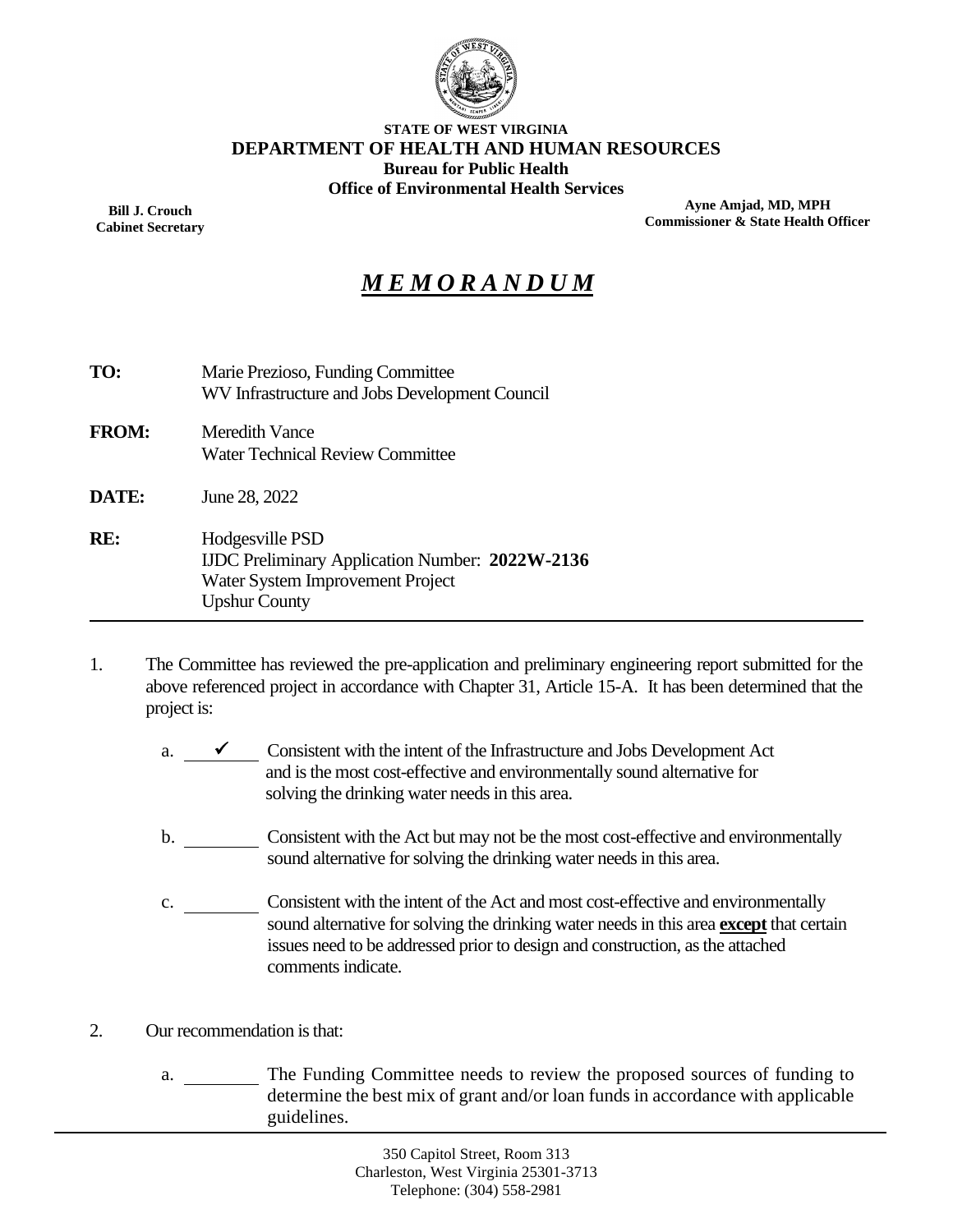Hodgesville PSD Project No.: **2022W-2136** June 28, 2022 Page 2

- b.  $\checkmark$  The Funding Committee should recommend that Council approve the proposed project and its funding plan.
- c. \_\_\_\_\_\_\_\_\_ The Funding Committee does not need to review the funding assumptions on this project because of deficiencies in the application. The proposed project funding should be postponed until technical comments have been resolved.
- d. The project to be referred to the Consolidation Committee.
- 3. Other remarks:

### **PSC Comments:**

- A. Project Feasibility: This project appears to be technically feasible and poses little technical risk.
- B. Using Scenario 1, the preferred funding package consisting of a Congressionally Directed Grant of \$4,000,000, a \$880,000 American Rescue Plan Act Grant, an IJDC District 2 Grant of \$500,000, a \$820,000 DWTRF Principal Forgiveness, and a DWTRF Loan of \$1,030,000 at 1%,0.25% Admin. Fee, for 30 years, current Step 2 rates (\$54.41 for 3,400 gallons) will provide a cash flow surplus of \$13,820 and debt service coverage of 167.29%.

pc: To be distributed at the Funding Committee Meeting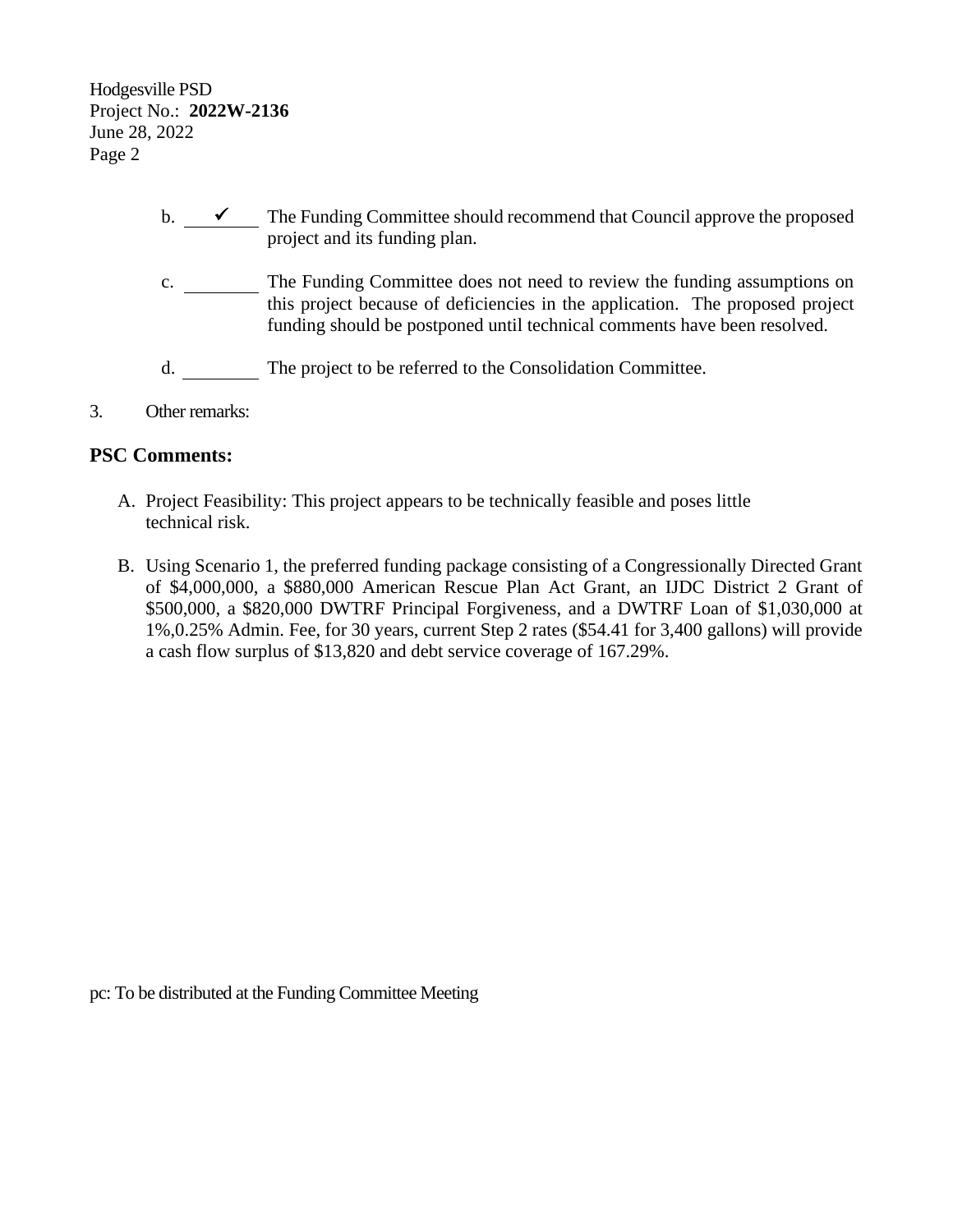

#### **STATE OF WEST VIRGINIA DEPARTMENT OF HEALTH AND HUMAN RESOURCES Bureau for Public Health Office of Environmental Health Services**

**Bill J. Crouch Cabinet Secretary**

**Ayne Amjad, MD, MPH Commissioner & State Health Officer**

# *M E M O R A N D U M*

- **TO:** Meredith Vance Infrastructure & Capacity Development
- **FROM:** Christopher Thomas, EIT Infrastructure & Capacity Development
- **DATE:** June 28, 2022
- **SUBJECT:** IJDC Application- **2022W-2136** Hodgesville PSD Water System Improvements Project Upshur County

#### **Recommendation:**

This preliminary application appears technically feasible and is recommended to be forwarded to the Technical and Funding Committee.

### **Project Scope:**

This project is a resubmission with a revised scope of work. The original project was reviewed in April 2020 under the IJDC number 2020W-1877. The original proposed project consists of replacing approximately 1,200 water meters, installation of two (2) new 100,000-gallon water storage tanks complete with foundations and valving, one (1) 160 GPM new booster pump station (BPS) with associated telemetry equipment, approximately 0.38 miles of 2-inch waterline extension to serve five (5) new customers, and other necessary appurtenances required to be upgraded in the distribution system.

The revised scope will replace/add approximately 1.3 miles of 8-inch waterline, 1.9 miles of 6-inch waterline, and 1.5 miles of 4-inch waterline. Other improvements will include upgrading the Hall Road Booster Pump Station, replace the PRV in the Gum Mountain area, upgrade the site at the existing Shumaker Water Storage Tank, and all necessary valves and appurtenances.

The cost per customer is **\$6,010** for the project. The total project cost is **\$7,230,000**

DTRF Loan (1.0%, 0.25 % admin fee for 30 years): \$1,030,000; DWTRF Principal Forgiveness: \$820,000; IJDC District 2 Grant: \$500,000; County ARPA Grant: \$880,000; Congressional Earmark: \$4,000,000.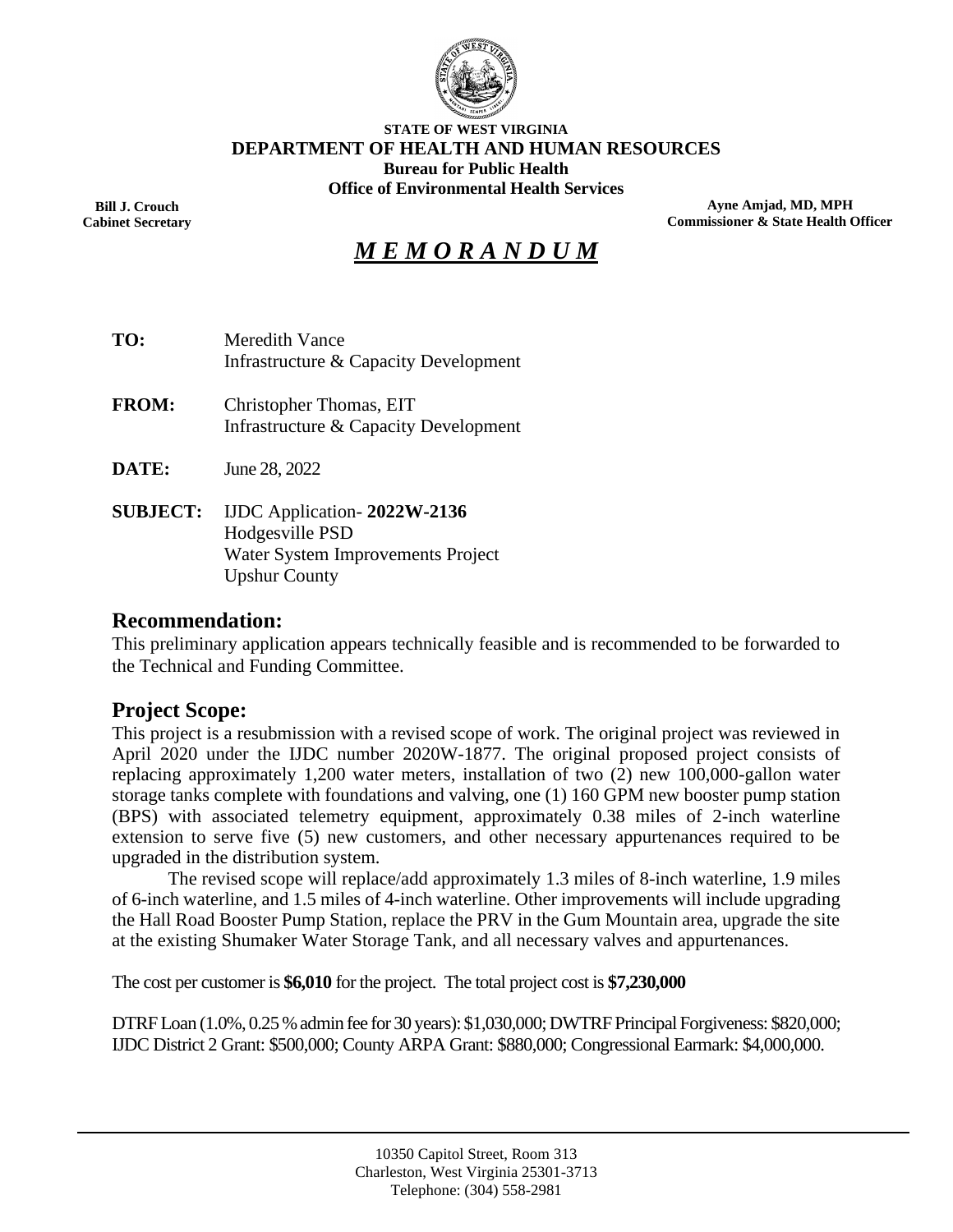Hodgesville PSD Project No.: **2022W-2136** June 28, 2022 Page 2

### **Need for the Project:**

Replacing water lines and service lines installed in the 1970's and 1980's will allow the PSD to reduce its water loss expenses. The PSD will also see increased reliability and security of the system. The existing service lines materials have become brittle, crack and leaks with age. By installing radio read meters, the PSD will be able to detect leaks, unusual usages, and potential tampering with the system. General system improvements will also benefit customers by lowering O&M costs for many years.

### **Concerns:**

- 1. Based upon information from the Municipal Bond Commission, as of May 2022, the Hodgesville PSD is (\$88,923) deficient on their water reserve funding requirements.
- 2. A discrepancy was noted; the congressional earmark is reported in the PER as \$4,037,000 as opposed to \$4,000,000 in the IJDC application.
- 3. The Hodgesville PSD-Saul's Run system has a score of 2 on the January 2022 quarter of the EPA's Compliance Tracking tool (ETT) which is below EPA's action level of  $> 11$ ; indicating that the systems do have some compliance issues that need to be addressed soon.
- 4. The Hodgesville PSD-Lorentz System and the Hodgesville PSD- Route 20 system both have a score of 8 on the EPA's Compliance Tracking Tool which is below EPA's action level of  $> 11$ ; indicating that the systems do have some compliance issues that also need to be addressed soon.

### **Permits:**

A permit **will be** required from the WV Bureau for Public Health prior to construction. Construction activities with a disturbed area of one (1) acre or greater are required to register for the NPDES Storm Water Construction General Permit No. WV0115924.

A permit for stream crossings may be required.

A Certificate of Convenience and Necessity will be required from the PSC.

A permit from the WV Division of Highways will be required for the construction activities that will take place within WVDOH right-of-way.

**Engineering:** 5.76% for design, 15.32% for total.

The Design Fees vs. Construction Cost for new construction is below both the average complexity curve and the very complex curve. The Design Fees vs. Construction Cost for modifications is below both the average complexity curve and the very complex curve.

The Total Fees vs. Construction Cost for new construction is above both the average complexity curve and the very complex curve. The Total Fees vs. Construction Cost for modified construction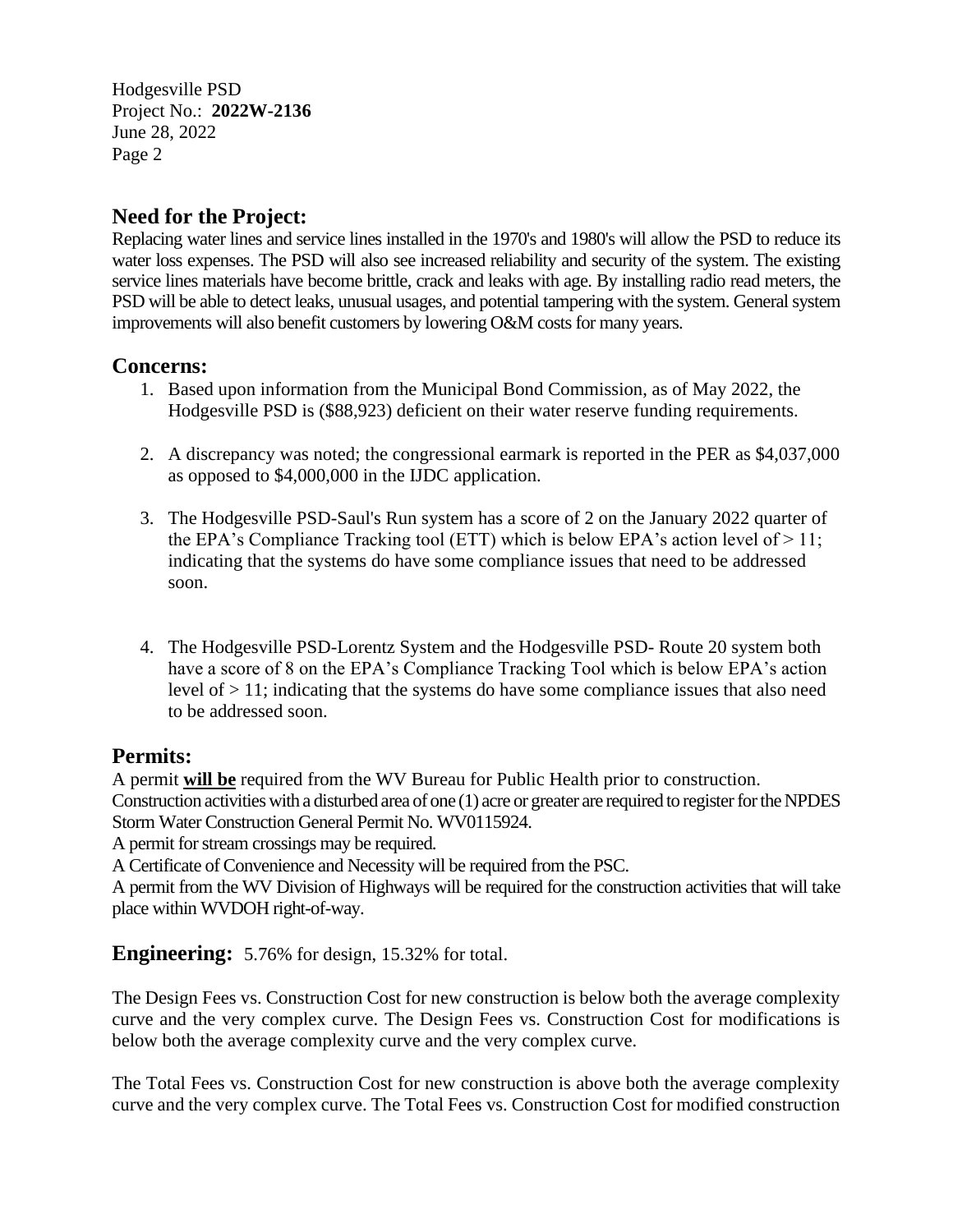Hodgesville PSD Project No.: **2022W-2136** June 28, 2022 Page 3

is above the average complexity curve and below the very complex curve.

A Total Fee waiver will not be required for this project.

### **Asset Management Plan and Annual Maintenance Audit:**

The Preliminary Application indicates that the PSD does have an asset management plan. The system does not have an approved Asset Management Plan on file with the BPH. The application indicates that the PSD has completed the annual maintenance audit for the current year.

### **Capacity Development:**

The question about having had a capacity development assessment (CDA) within the last 5 years was marked as no, this is correct as there is no record of an assessment being performed at any of the PWSIDs associated with the Hodgesville PSD.

Additional information that may be helpful to the IJDC in their decisions regarding approval of funding requests for the system relates to the systems' overall compliance. The Hodgesville PSD-Saul's Run system has a score of 2 on the January 2022 quarter of the EPA's Compliance Tracking tool (ETT) which is below EPA's action level of  $> 11$ ; indicating that the systems do have some compliance issues that need to be addressed soon.

The Hodgesville PSD-Lorentz System and the Hodgesville PSD- Route 20 system both have a score of 8 on the EPA's Compliance Tracking Tool which is below EPA's action level of  $> 11$ ; indicating that the systems do have some compliance issues that also need to be addressed soon.

Based upon information from the Municipal Bond Commission, as of May 2022, the Hodgesville PSD is (\$88,923) deficient on their water reserve funding requirements.

### **IJDC Ranking:**

- Public Health Benefit: 5
- Compliance: 10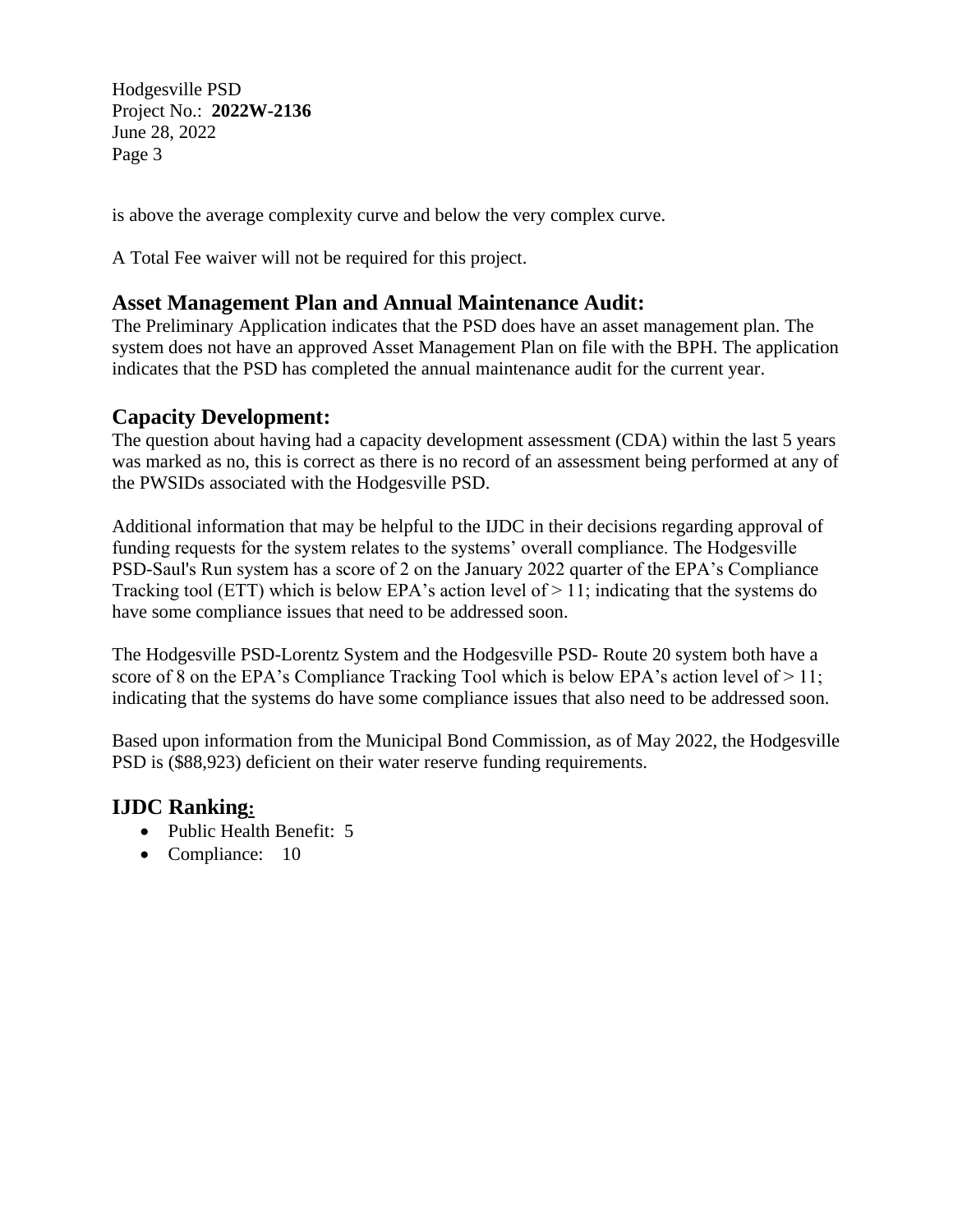# **Public Service Commission** of West Virginia

201 Brooks Street, P.O. Box 812 Charleston, West Virginia 25323



Stephanie D. Hickerson Office of Environmental Health Services 350 Capitol Street, Room 313 Charleston, West Virginia 25301-3713

> **Public Service Commission Staff Review Comments** Re: Application No. 2022W-2136 Hodgesville PSD **Infrastructure Preliminary Application**

Dear Ms. Hickerson:

As requested, the Technical Staff of the Public Service Commission of West Virginia has completed its review of the above-referenced Infrastructure application. In light of Technical Staff's comments enclosed herewith, we are recommending the application be:

 $X$  forwarded to the Funding Committee

\_\_\_\_ forwarded to the Consolidation Committee

\_\_\_\_ returned to the Applicant

Please advise if you have any questions.

Sincerely,

Jonathan M. Fowler, P.E. **Engineering Division** 

JMF:vb

Phone: (304) 340-0300 Fax: (304) 340-0325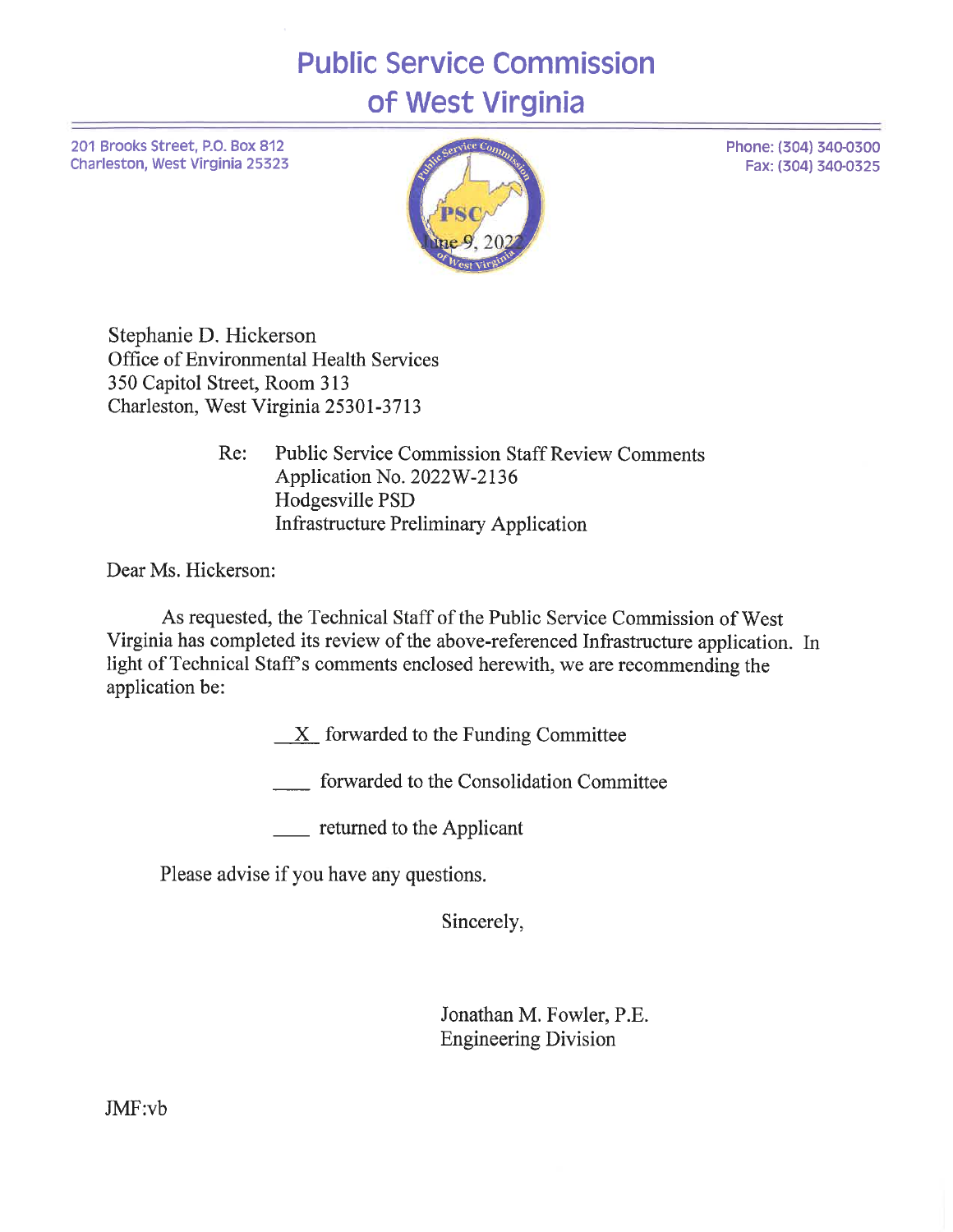### PUBLIC SERVICE COMMISSION STAFF **TECHNICAL REVIEW**

| DATE:                                            | June 9, 2022                                                                                                                                                                                   |                                                                                                                 |                                                                                       |  |  |  |  |  |  |
|--------------------------------------------------|------------------------------------------------------------------------------------------------------------------------------------------------------------------------------------------------|-----------------------------------------------------------------------------------------------------------------|---------------------------------------------------------------------------------------|--|--|--|--|--|--|
| <b>PROJECT SPONSOR:</b>                          | HODGESVILLE PUBLIC SERVICE DISTRICT                                                                                                                                                            |                                                                                                                 |                                                                                       |  |  |  |  |  |  |
|                                                  | PROJECT SUMMARY: This water system improvements project includes a small line<br>extension and a significant amount of internal improvements<br>and replacements throughout this aging system. |                                                                                                                 |                                                                                       |  |  |  |  |  |  |
| PROPOSED FUNDING: Congressionally Directed Grant | <b>IJDC</b> District 2 Grant                                                                                                                                                                   | American Rescue Plan Act Grant<br><b>DWTRF Principal Forgiveness</b><br>DWTRF Loan (1%, 30 yrs, .25% Admin Fee) | \$4,000,000<br>880,000<br>\$<br>500,000<br>S<br>820,000<br>$\mathbb S$<br>\$1,030,000 |  |  |  |  |  |  |
|                                                  | Total                                                                                                                                                                                          |                                                                                                                 | \$7,230,000                                                                           |  |  |  |  |  |  |
| <b>CURRENT RATES:</b>                            | \$57.99<br>\$67.36                                                                                                                                                                             | $3,400$ gallons (Step 1)<br>$4,000$ gallons (Step 1)                                                            |                                                                                       |  |  |  |  |  |  |
| <b>PROPOSED RATES:</b>                           | \$54.41<br>\$63.20                                                                                                                                                                             |                                                                                                                 |                                                                                       |  |  |  |  |  |  |
| <b>RECOMMENDATION:</b>                           | Application No. 2022W-2136<br>$X$ forward to the Funding Committee.<br>forward to the Consolidation Committee.<br>return to the Applicant.                                                     |                                                                                                                 |                                                                                       |  |  |  |  |  |  |

### **FINANCIAL: Stephen Edens**

- 1. Current rates (\$57.99 for 3,400 gallons) are above the rate attributable to 1.25% (\$42.01) and 1.5% (\$50.41) of the Median Household Income (MHI), but below the rates attributable to 1.75% (\$58.81) and 2.0% (\$67.22) of the MHI. Increasing current rates to 1.75% and 2.0% of the MHI would provide additional revenues of \$13,019 and \$145,678 respectively.
- 2. Using Scenario 1, the preferred funding package consisting of a Congressionally Directed Grant of \$4,000,000, a \$880,000 American Rescue Plan Act Grant, an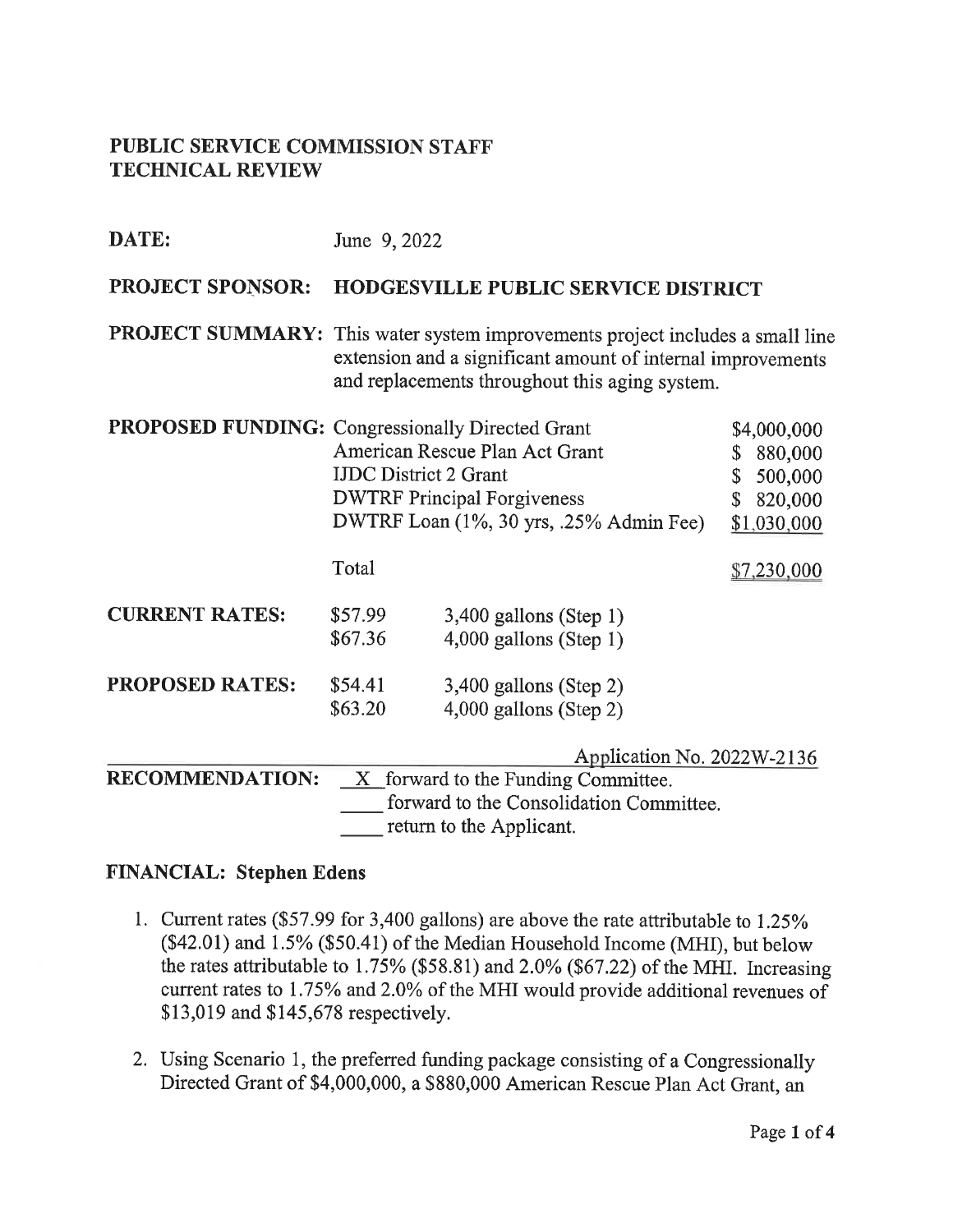IJDC District 2 Grant of \$500,000, a \$820,000 DWTRF Principal Forgiveness, and a DWTRF Loan of \$1,030,000 at 1%, .25% Admin. Fee, for 30 years, current Step 2 rates (\$54.41 for 3,400 gallons) will provide a cash flow surplus of \$13,820 and debt service coverage of 167.29%.

3. Using the Scenario 2 alternate loan package of \$6,350,000 (in uncommitted funds) at 5% for 40 years (paid back over 38 years), and committed funds consisting of a \$880,000 American Rescue Plan Act Grant, proposed rates (\$78.90 for 3,400 gallons) will provide a cash flow surplus of \$54,353 and debt service coverage of 141.88%.

### **NOTES TO COMMENTS:**

- A. Staff's detailed adjustments are listed on Attachment A for Scenario 1 (Preferred Funding Package) and Attachment B for Scenario 2 (Loan Package).
- B. The Going Level and Proforma adjustments included in the Applicant's Cash Flow Analyses for Scenarios 1 and 2 were used in Staff's Cash Flow Analyses, except as noted on Attachments A and B.
- C. The Applicant did include a Maximum Rate Cash Flow Analysis with the application, using proposed rates of \$78.90 for 3,400 gallons. Staff used this data as its basis of analysis for Scenario 2.
- D. The Applicant's Cash Flow Analysis reflects a Going Level rate of \$54.41 for 3,400 gallons, which is the Step 2 rate approved in Case No. 21-0242-PWD-19A. and are to become effective two (2) years after the Step 1 rates became effective on October 26, 2021, or until the arrearages to Ringers and Atlas are equal to zero. whichever occurs first. The Step 1 rate of \$57.99 for 3,400 gallons, approved in Case No. 21-0242-PWD-19A, is the rate currently in effect.
- E. Senate Bill 234, effective June 12, 2015, required water and sewer utilities that are political subdivisions of the state to maintain a cash working capital reserve in an amount of no less than one-eighth (1/8) of actual annual operation and maintenance expenses. It should be noted that the cash flows provided by the project sponsor include funding for the 1/8 cash working capital reserve. Staff accepted that amount in its analyses. However, this amount may be reviewed by the Commission in future filings in accordance with Public Service Commission General Order 183.11.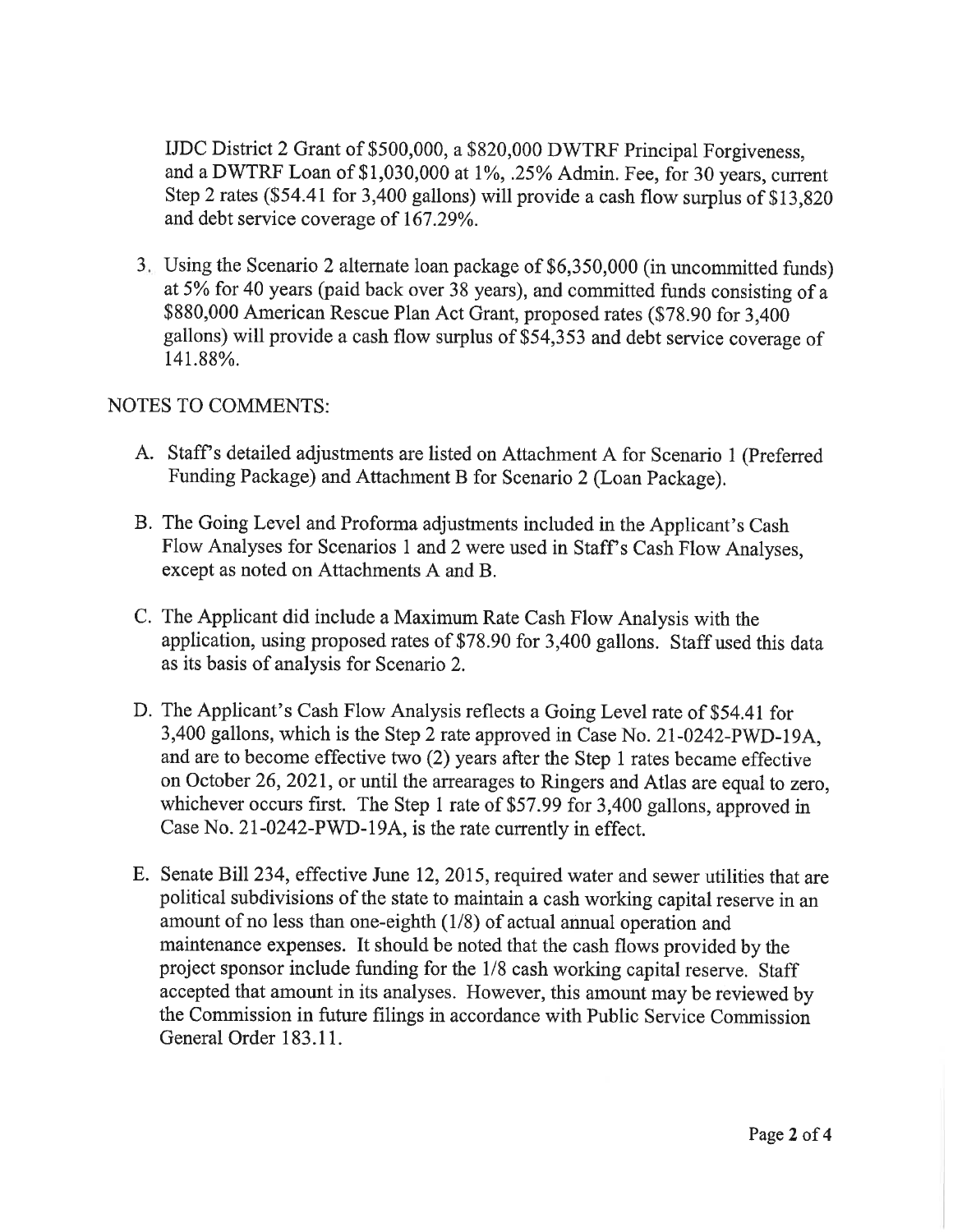### **ENGINEERING:** Mansour Mashayekhi

- 1. This project will require a Certificate of Convenience and Necessity from the PSC. The project sponsor should reference this application number on the PSC's Form No. 4 when its application is filed at the Commission given the requirement of West Virginia Code §24-2-11 (c) and (e) *et seq.*
- 2. Scope: The project will include the following: Water line extension of approximately 2,000 linear feet of 2 inch water line along Upper Pecks Run Road to provide water service to five  $(5)$  new customers, installation of one  $(1)$  160 GPM water BPS and two (2) 100,000 gallon water storage tanks complete with telemetry to improve water service to the Lorentz area, installation of approximately 4,000 linear feet of new 8-inch waterline to connect Ravens Ridge Rd and one of the proposed 100,000-gallon water storage tanks to the existing system, replacement of approximately 1,200 water meters with new radio read meters, upgrade the existing Hall Road Booster Pump Station, replace the PRV in the Gum Mountain area, and make improvements to the site at the existing Shumaker Water Storage Tank. Per new amendment-1, the project will replace approximately 14,100 linear feet of service tubing and approximately 21,500 linear feet of various size main water line to address concerns with water loss through deteriorating service lines and line breaks that are hindering the PSD. The estimated cost of the project is \$7,230,000.
- 3. *Need for Project*: Replacing water lines and service lines installed in the 1970's and 1980's will allow the PSD to reduce its water loss expenses. The PSD will also see increased reliability and security of the system. The existing service lines materials have become brittle, crack and leaks with age. By installing radioread meters, the PSD will be able to detect leaks, unusual usages, and potential tampering with the system. General system improvements will also benefit customers by lowering O&M costs for many years.
- 4. Customer Density: The PSD currently serves approximately 1,116 residential and 82 non-residential customers within Upshur County. The project will add 5 new customers. The project is mostly an internal improvement project therefore; customer density is not a useful metric and was not calculated.
- 5. Cost per Customer: Based upon the estimated project cost of \$7,230,000, and having approximately 1,198 existing customers plus an additional five (5) customers (total =1,203), the cost per customer is approximately  $$6,010$  which is acceptable.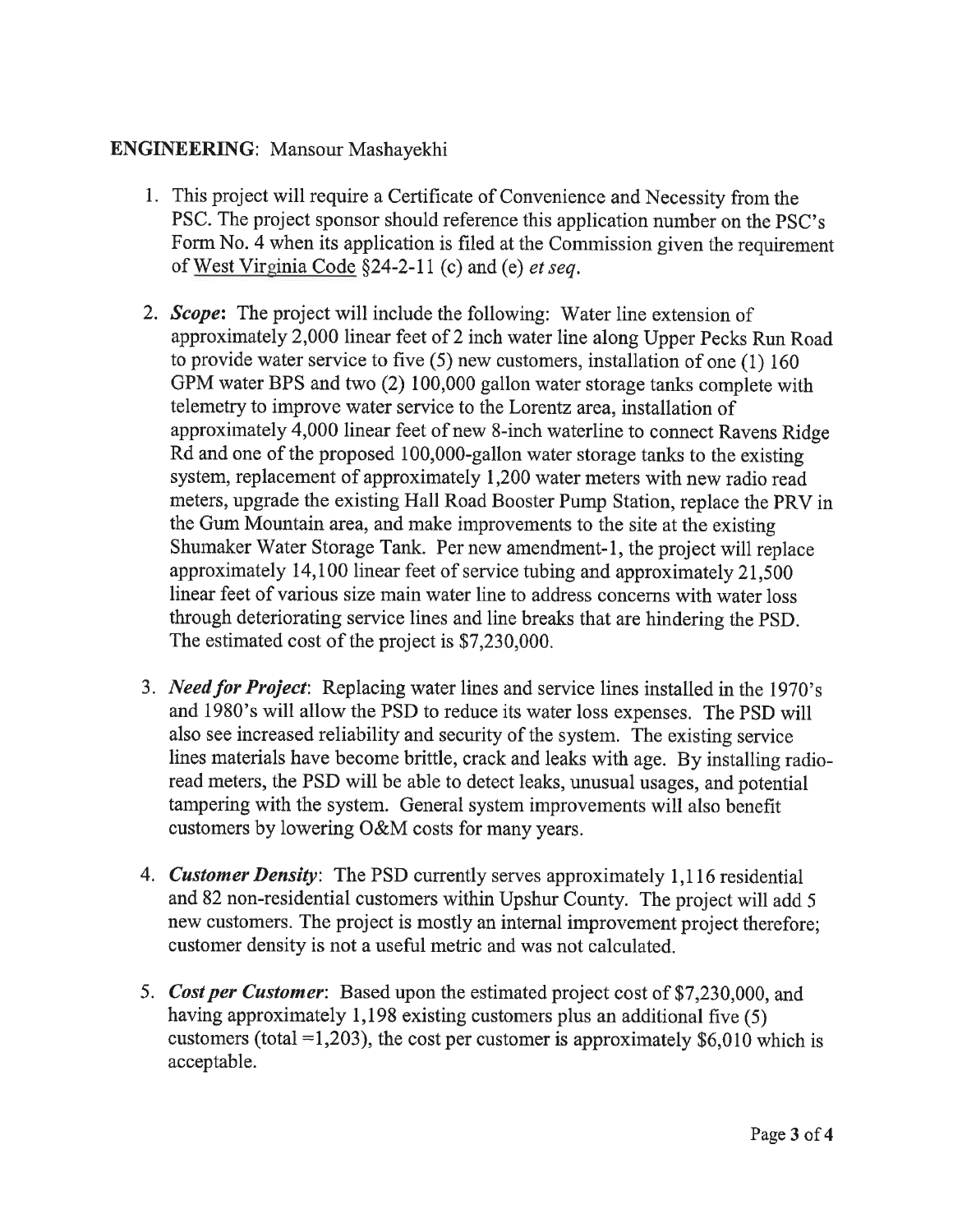- 6. *Project Feasibility*: This project appears to be technically feasible and poses little technical risk.
- 7. Project Alternatives: Three (3) alternatives were evaluated for the PSD's project per the following: A-1) Continue purchase water from the City of Buckhannon. A-2) Purchase water from Lewis County and do water system improvements, and A-3) Do Nothing which is not acceptable because of WVBPH regulations. Therefore, due to sound economics of A-1, it is recommended to be selected. Staff concurs.
- 8. Permits Required: The required permits/certificates for the proposed project are: WV Division of Highways, WV-DEP NPDES Construction Permit, Railroad Permit and Public Service Commission of WV.
- 9. *Consolidation*: There are no consolidation opportunities with this internal improvement project.
- 10. *Inconsistencies*: None fatal issues were observed.
- 11. Operation and Maintenance (O&M) Expenses: The project will increase O&M expenses by approximately \$1,292, to an annual expense of \$566,822 (Rule 42) pro-forma adjustments).
- 12. Engineering Agreement: The applicant has provided documentation relative to compliance with West Virginia Code §5G-1-1, et seq. Based on the filing, the total design fees for engineering are \$340,000 and construction cost of \$5,900,000. This is approximately 5.76% of the construction costs.

| <b>Preliminary Project Ranking</b> |  |             |  |  |  |
|------------------------------------|--|-------------|--|--|--|
| O & M Capabilities                 |  |             |  |  |  |
| Performance Measures:              |  | $P_{\it t}$ |  |  |  |
| <b>Asset Management:</b>           |  | $P_{t}$     |  |  |  |
| <b>Environmental Management:</b>   |  | Pt          |  |  |  |
| Readiness to Proceed:              |  | $P_{t}$     |  |  |  |
| <b>Cost Effectiveness:</b>         |  | Pt          |  |  |  |
| Compliance with PSC Orders:        |  |             |  |  |  |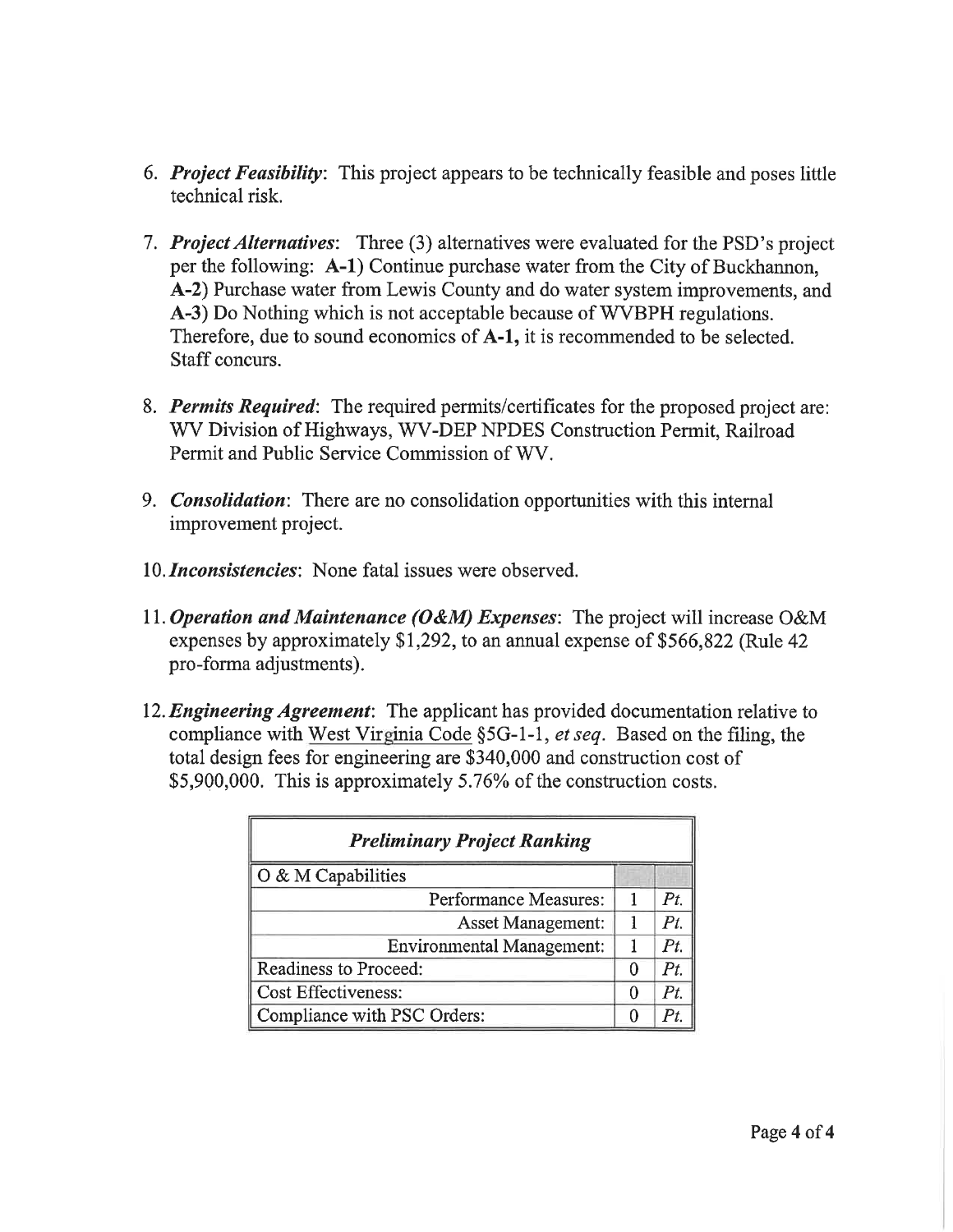#### HODGESVILLE PUBLIC SERVICE DISTRICT CASH FLOW ANALYSIS YEAR ENDED: June 30, 2021 APPLICATION NO: 2022W-2136

#### PREFERRED FUNDING PACKAGE **SCENARIO 1**

| June 9, 2022                           |                  | Rule 42 Cash Flow<br>Going Level | Rule 42 Cash Flow<br>Proforma |              |     |             |
|----------------------------------------|------------------|----------------------------------|-------------------------------|--------------|-----|-------------|
|                                        |                  | Per Application                  | Per Application               | <b>Staff</b> |     | Per Staff   |
|                                        |                  | <b>Before Project</b>            | with Project                  | Adjustments  |     | Analysis    |
|                                        |                  |                                  | 2                             | 3            |     | 4           |
|                                        |                  | \$                               | \$                            | \$           |     | \$          |
| <b>AVAILABLE CASH</b>                  |                  |                                  |                               |              |     |             |
| <b>Operating Revenues</b>              |                  | 840,560                          | 844,680                       |              |     | 844,680     |
| Other Operating Revenue                |                  | 23,890                           | 23,890                        |              |     | 23,890      |
| SB 234 Annual Working Cash Collections | 74,973<br>70,853 |                                  |                               | 70,853       |     |             |
| Interest Income & Other Misc.          |                  | 35                               | 35                            |              |     | 35          |
| Total Cash Available                   |                  | 939,458                          | 939,458                       |              |     | 939,458     |
| OPERATING DEDUCTIONS                   |                  |                                  |                               |              |     |             |
| <b>Operating Expenses</b>              |                  | 565,530                          | 566,822                       | 54           | (1) | 566,876     |
| Taxes                                  |                  | 2,355                            | 2,355                         |              |     | 2,355       |
| Total Cash Requirements Before         |                  |                                  |                               |              |     |             |
| Debt Service                           |                  | 567,885                          | 569,177                       | 54           |     | 569,231     |
| Cash Available for Debt Service<br>(A) |                  | 371,573                          | 370,281                       | (54)         |     | 370,227     |
| DEBT SERVICE REQUIREMENTS              |                  |                                  |                               |              |     |             |
| Principal & Interest<br>(B)            |                  | 181,392                          | 222,971                       | (1,668)      | (2) | 221,303     |
| Other Debt                             |                  | 23,567                           | 16,954                        |              |     | 16,954      |
| Reserve Account @ 10%                  |                  | 21,592                           | 22,297                        | 3,286        | (3) | 25,583      |
| Renewal & Replacement Fund (2.5%)      |                  | 29,176                           | 29,176                        | (7, 462)     | (4) | 21,714      |
| <b>Total Debt Service Requirement</b>  |                  | 255,727                          | 291,398                       | (5, 844)     |     | 285,554     |
| SB 234 Cash Working Capital            |                  | 74,973                           | 70,853                        |              |     | 70,853      |
| Remaining Cash                         |                  | 40,873                           | 8,030                         | 5,790        |     | 13,820      |
|                                        |                  |                                  |                               |              |     |             |
| Percent Coverage<br>(A) / (B)          |                  | 204.85%                          | 166.07%                       |              |     | 167.29%     |
| Average rate for 3,400 gallons         | \$               | 54.41                            | \$<br>54.41                   | \$           |     | \$<br>54.41 |
| Average rate for 4,000 gallons         | \$               | 63.20                            | \$<br>63.20                   | \$           |     | \$<br>63.20 |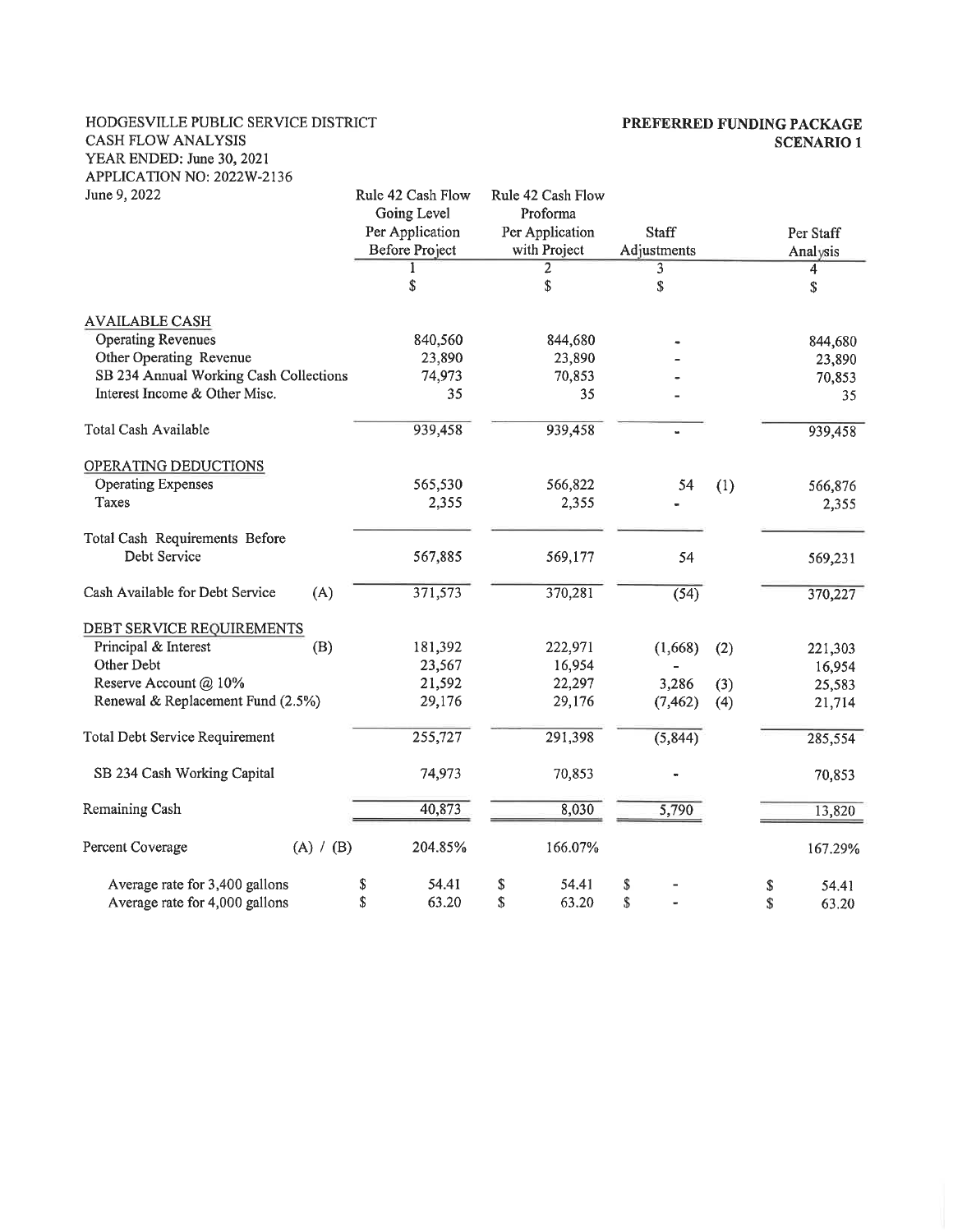#### Attachment A PREFERRED FUNDING PACKAGE **SCENARIO 1**

#### **Staff Adjustments**

|     | <b>Adjustment Description</b>                                                                            |                                                    | \$                 | Increase<br><decrease></decrease> |
|-----|----------------------------------------------------------------------------------------------------------|----------------------------------------------------|--------------------|-----------------------------------|
| (1) | <b>Operating Expenses</b>                                                                                | Per Staff Analysis<br>Per Application with Project | 566,876<br>566,822 | 54                                |
|     | Staff's calculation included a difference in an Administrative Fee of .25% associated with a DWTRF Loan. |                                                    |                    |                                   |
| (2) | <b>Principal &amp; Interest</b>                                                                          | Per Staff Analysis<br>Per Application with Project | 221,303<br>222,971 | (1,668)                           |
|     | The difference in P&I is related to Staff's calculation of a loan of \$1,030,000 for 30 years at 1%.     |                                                    |                    |                                   |
| (3) | Reserve Account @ 10%                                                                                    | Per Staff Analysis<br>Per Application with Project | 25,583<br>22,297   | 3,286                             |
|     | Staff assumed a 10% reserve on the new debt.                                                             |                                                    |                    |                                   |
| (4) | Renewal & Replacement Fund (2.5%)                                                                        | Per Staff Analysis<br>Per Application with Project | 21,714<br>29,176   | (7, 462)                          |

Staff used 2.5% of the projection of "Operating & Other Revenues" as the basis of the renewal & replacement fund.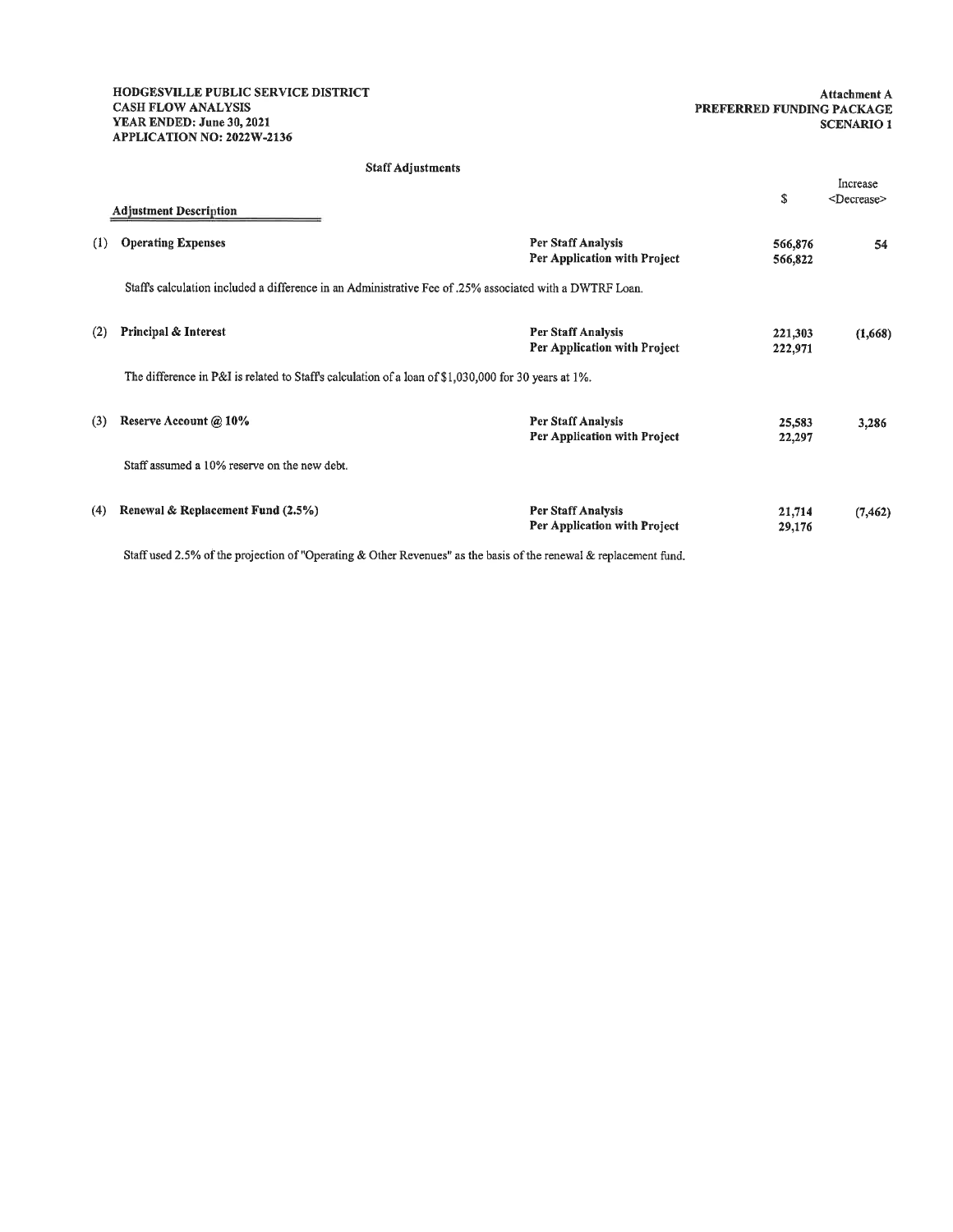#### HODGESVILLE PUBLIC SERVICE DISTRICT CASH FLOW ANALYSIS YEAR ENDED: June 30, 2021 APPLICATION NO: 2022W-2136 Iune 9 2022

| June 9, 2022                           | Max Rate<br>Going Level | Max Rate<br>Proforma |             |     |             |
|----------------------------------------|-------------------------|----------------------|-------------|-----|-------------|
|                                        | Per Application         | Per Application      | Staff       |     | Per Staff   |
|                                        | Before Project          | with Project         | Adjustments |     | Analysis    |
|                                        |                         | 2                    | 3           |     | 4           |
|                                        | \$                      | \$                   | \$          |     | \$          |
| <b>AVAILABLE CASH</b>                  |                         |                      |             |     |             |
| <b>Operating Revenues</b>              | 840,560                 | 1,256,734            |             |     | 1,256,734   |
| Other Operating Revenue                | 23,890                  | 33,044               |             |     | 33,044      |
| SB 234 Annual Working Cash Collections | 74,973                  | 70,853               |             |     | 70,853      |
| Interest Income & Other Misc.          | 35                      | 35                   |             |     | 35          |
| Total Cash Available                   | 939,458                 | 1,360,666            |             |     | 1,360,666   |
| OPERATING DEDUCTIONS                   |                         |                      |             |     |             |
| <b>Operating Expenses</b>              | 565,530                 | 566,822              |             |     | 566,822     |
| Taxes                                  | 2,355                   | 2,355                |             |     | 2,355       |
| Total Cash Requirements Before         |                         |                      |             |     |             |
| Debt Service                           | 567,885                 | 569,177              |             |     | 569,177     |
| Cash Available for Debt Service<br>(A) | 371,573                 | 791,489              |             |     | 791,489     |
| DEBT SERVICE REQUIREMENTS              |                         |                      |             |     |             |
| Principal & Interest<br>(B)            | 181,392                 | 606,767              | (48,920)    | (1) | 557,847     |
| Other Debt                             | 23,567                  | 16,954               |             |     | 16,954      |
| Reserve Account @ 10%                  | 21,592                  | 60,676               | (1, 439)    | (2) | 59,237      |
| Renewal & Replacement Fund (2.5%)      | 29,176                  | 34,016               | (1,772)     | (3) | 32,244      |
| Total Debt Service Requirement         | 255,727                 | 718,413              | (52, 131)   |     | 666,283     |
| SB 234 Cash Working Capital            | 74,973                  | 70,853               |             |     | 70,853      |
| Remaining Cash                         | 40,873                  | 2,223                | 52,131      |     | 54,353      |
| Percent Coverage<br>(A) / (B)          | 204.85%                 | 130.44%              |             |     | 141.88%     |
| Average rate for 3,400 gallons         | 54.41<br>\$             | 78.90<br>\$          | \$          |     | 78.90<br>\$ |
| Average rate for 4,000 gallons         | \$<br>63.20             | \$<br>91.65          | \$          |     | \$<br>91.65 |

#### **LOAN PACKAGE SCENARIO 2**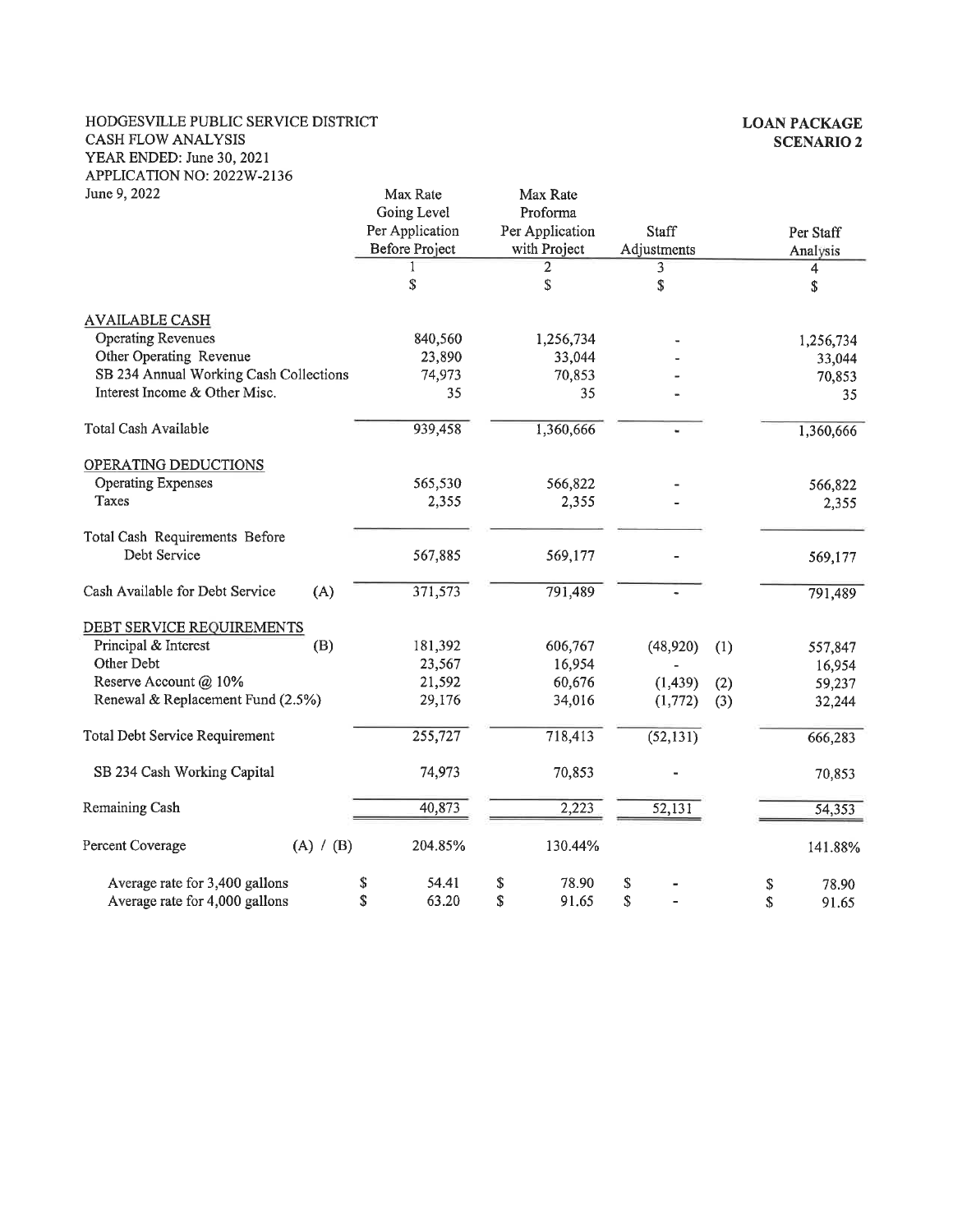#### Staff Adjustments

|     | <b>Adjustment Description</b>                                                                                                  |                                                    | \$                 | Increase<br><decrease></decrease> |
|-----|--------------------------------------------------------------------------------------------------------------------------------|----------------------------------------------------|--------------------|-----------------------------------|
| (1) | <b>Principal &amp; Interest</b>                                                                                                | Per Staff Analysis<br>Per Application with Project | 557,847<br>606,767 | (48,920)                          |
|     | The difference in P&I is related to Staff's calculation of a loan of \$6,350,000 for 40 years (paid back over 38 years) at 5%. |                                                    |                    |                                   |
| (2) | Reserve Account @ 10%                                                                                                          | Per Staff Analysis<br>Per Application with Project | 59,237<br>60,676   | (1, 439)                          |
|     | Staff assumed a 10% reserve on the new debt.                                                                                   |                                                    |                    |                                   |
| (3) | Renewal & Replacement Fund $(2.5\%)$                                                                                           | Per Staff Analysis<br>Per Application with Project | 32,244<br>34,016   | (1,772)                           |

Staff used 2.5% of the projection of "Operating & Other Revenues" as the basis of the renewal & replacement fund.

### Attachment B<br>LOAN PACKAGE **SCENARIO 2**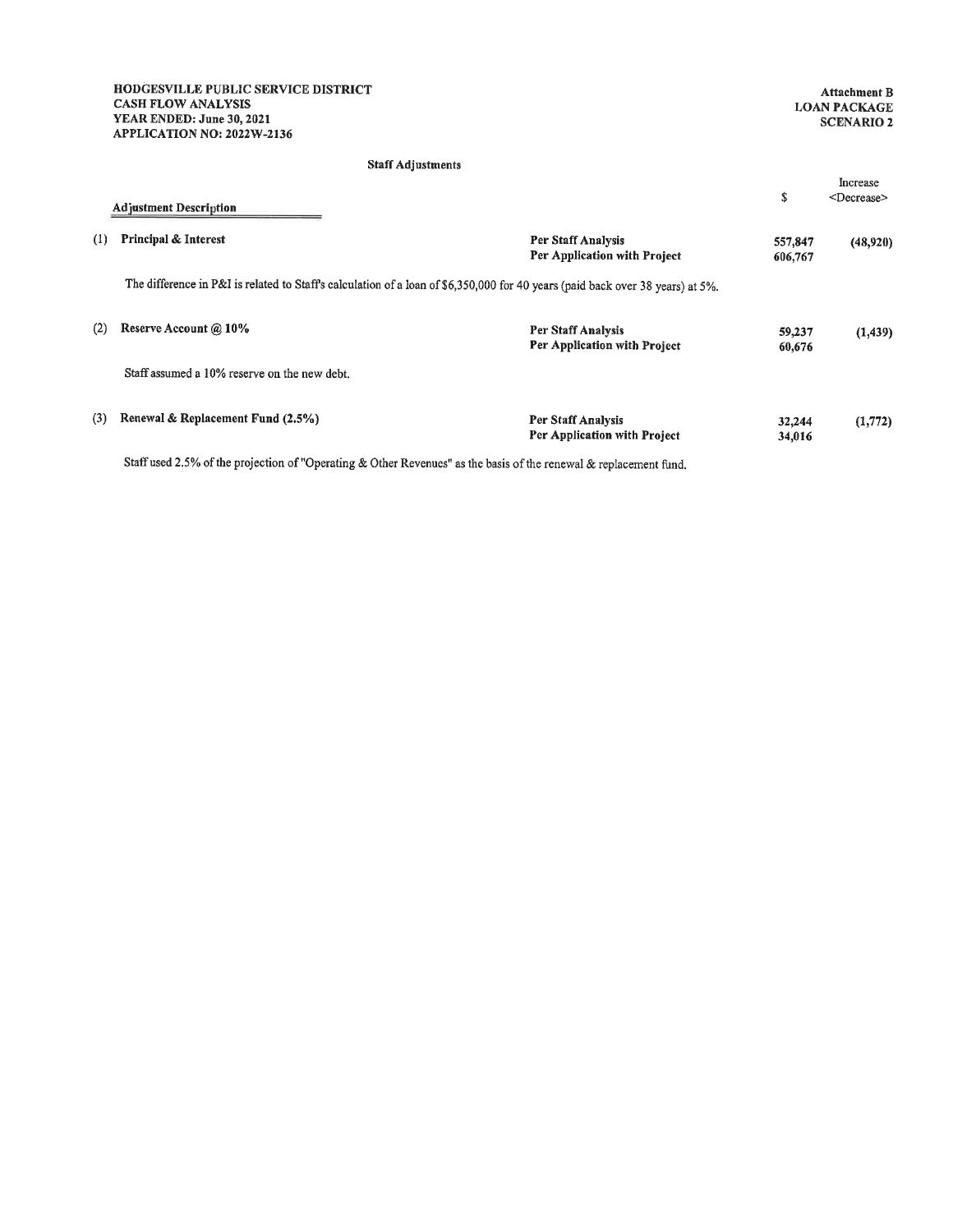

#### west virginia department of environmental protection

Division of Water and Waste Management Division of water and waste Manage<br>601 57th Street SE<br>Charleston, WV 25304-2345<br>Telephone Number: (304) 926-0495<br>Fax Number: (304) 926-0497

Harold D. Ward, Cabinet Secretary www.dep.wv.gov

#### **MEMORANDUM**

MEMO TO: Stephanie D. Hickerson, P. E. **Office of Environmental Health Services Bureau for Public Health** 

John M. Perkins Sping **FROM: Supervisor General Permits & Support Team** 

DATE: May 17, 2022

**SUBJECT:** Infrastructure Preliminary Application for the Hodgesville PSD (2022W-2136): System Improvements in Upshur County, WV.

We have reviewed the above referenced project application information. The Hodgesville PSD purchases water from the City of Buckhannon. No NPDES permit modifications are necessary.

If the Hodgesville PSD is considering repairing and painting an existing water treatment plant or storage tanks, then the scope of this project requires precautions to prevent contamination of the waters of the state. Prior to beginning any removal of old paint, the Hodgesville PSD should contact Mr. Jeremy Bandy or a member of his staff at (304)-926-0499, extension 43894 for guidance in determining whether the paint to be removed is considered a hazardous waste. If so, proper containment and disposal procedures must be followed for the paint and any material associated with the sand blasting. If it is determined that the paint is not hazardous, the Hodges ville PSD should contact Yogesh Patel or a member of his staff at (304)-926-0499. extension 43877 for proper disposal options.

Construction activities with a disturbed area of one (1) acre or greater are now required to register for the NPDES Storm Water Construction General Permit No. WV0115924 that became effective on March 9, 2019. Projects registered under the previous General Permit No. WV0115100 were automatically provided coverage under WV/NPDES General Permit No. WV0115924. For more information, they may contact Larry Board at (304)-926-0499, extension 43883.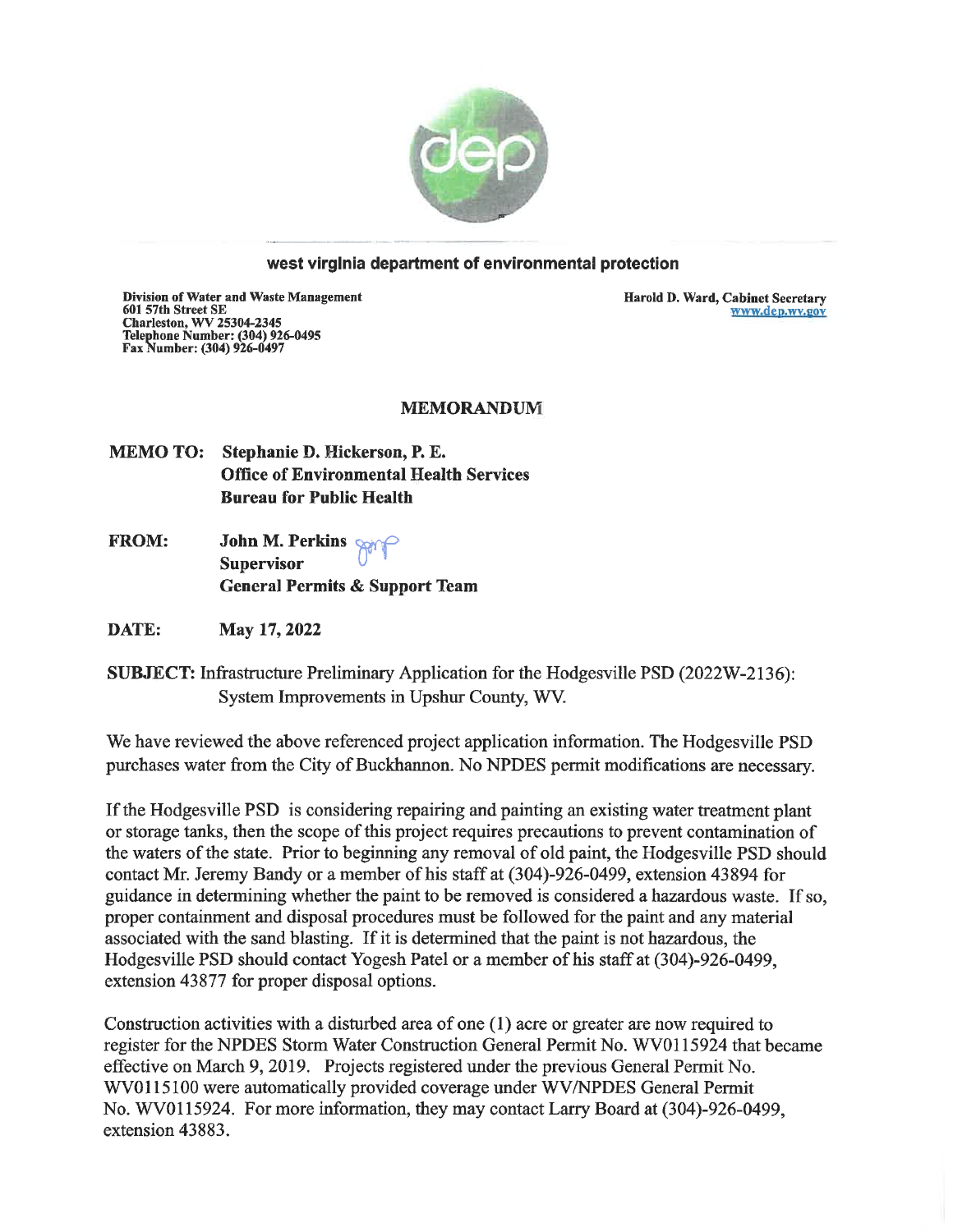In light of the above, we have no objection to this project as long as the appropriate provisions are taken to assure compliance with Chapter 22, Article 11, of the Code of West Virginia and any associated regulations. The responsible party may contact Mylinda Maddox  $(304)$  926-0499 ext. 43825, should additional information be required.

JMP:mam

cc: Katheryn Emery

Promoting a healthy environment.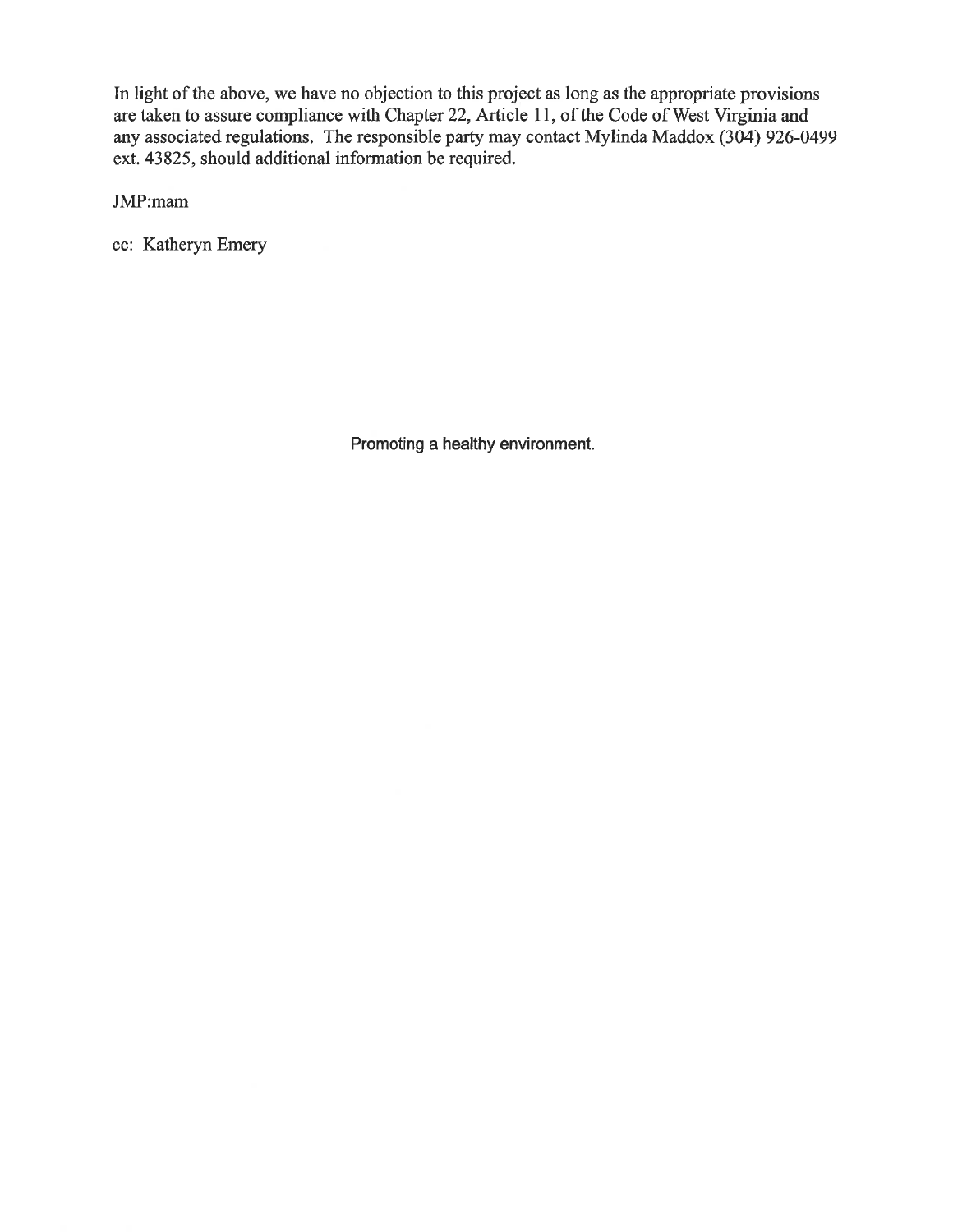

west virginia department of environmental protection

Office of Abandoned Mine Lands & Reclamation 601 57th Street SE Charleston, WV 25304

Harold D. Ward, Cabinet Secretary dep.wv.gov

### **MEMORANDUM**

**To:** Stephanie Hickerson, P.E., Manager Infrastructure and Capacity Development **From:** Roger A. Earle, P.E., Waterline Coordinator RAE Office of Abandoned Mine Lands & Reclamation **Date:** June 14, 2022 **Subject:** Hodgesville PSD – System Improvements IJDC Preliminary Application: 2022W-2136

AML does not participate in routine improvements or replacement of existing systems. Therefore, AML funds will not be available for this project.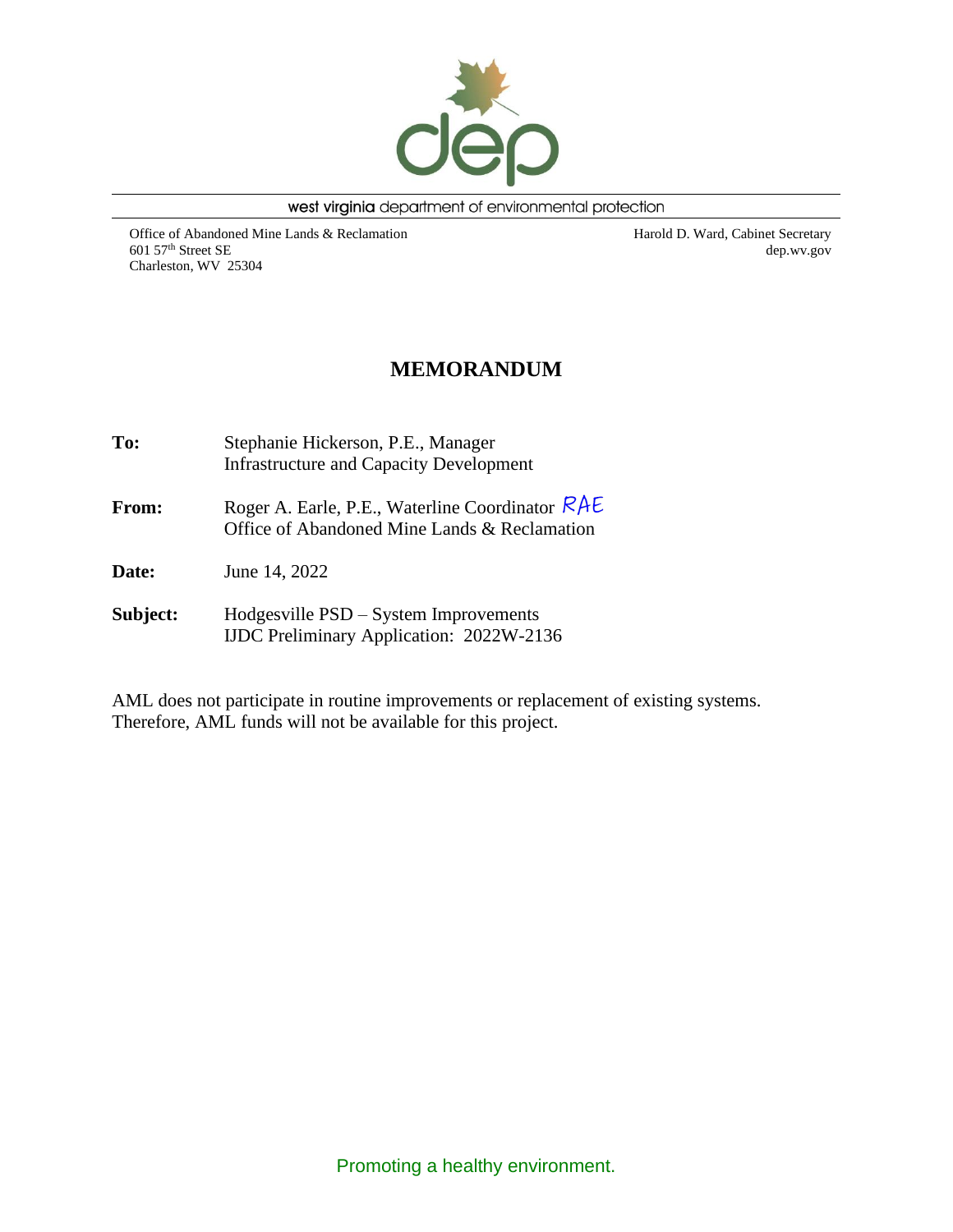# **OEHS District Review for Infrastructure Council Water Projects**

| Water System:   Hodgesville PSD                         | IJDC Number: $2022W-2136$ |                       |
|---------------------------------------------------------|---------------------------|-----------------------|
| Project Description:   Water System Improvement Project |                           | Review by: Craig Cobb |
| County: $ $ Upshur                                      |                           | Date: $5/17/2022$     |

| No. | <b>Review Criteria</b>                                                                                       | Yes                       | $No$ | N/A | <b>Comments (Especially if No is indicated or</b><br>providing a DWTRF score) |
|-----|--------------------------------------------------------------------------------------------------------------|---------------------------|------|-----|-------------------------------------------------------------------------------|
| 1.  | Does the district agree that the project scope seems<br>to be the most feasible solution?                    | X                         |      |     |                                                                               |
| 2.  | Is this the most practical project to correct the<br>problem stated in the application?                      | $\mathbf X$               |      |     |                                                                               |
| 3.  | Does the project solve the major operation<br>maintenance problems in the water system?                      | $\boldsymbol{\mathrm{X}}$ |      |     |                                                                               |
| 4.  | Does the project eliminate deficiencies noted in the<br>sanitary survey?                                     | X                         |      |     |                                                                               |
| 5.  | Should these improvements be made to this system<br>versus another system that could serve the same<br>area? | $\overline{X}$            |      |     |                                                                               |
| 6.  | The application has an alternative in it evaluating<br>the most likely consolidation option?                 |                           |      | X   |                                                                               |
| 7.  | Do you agree with the need statement for the<br>project?                                                     | $\mathbf X$               |      |     |                                                                               |
| 8.  | Has the engineer included all justification (that you<br>are aware of) in the project application?           | X                         |      |     |                                                                               |
| 9.  | Is the management of the water system capable of<br>completing this project?                                 | $\overline{X}$            |      |     |                                                                               |
| 10. | Other comments                                                                                               |                           |      |     |                                                                               |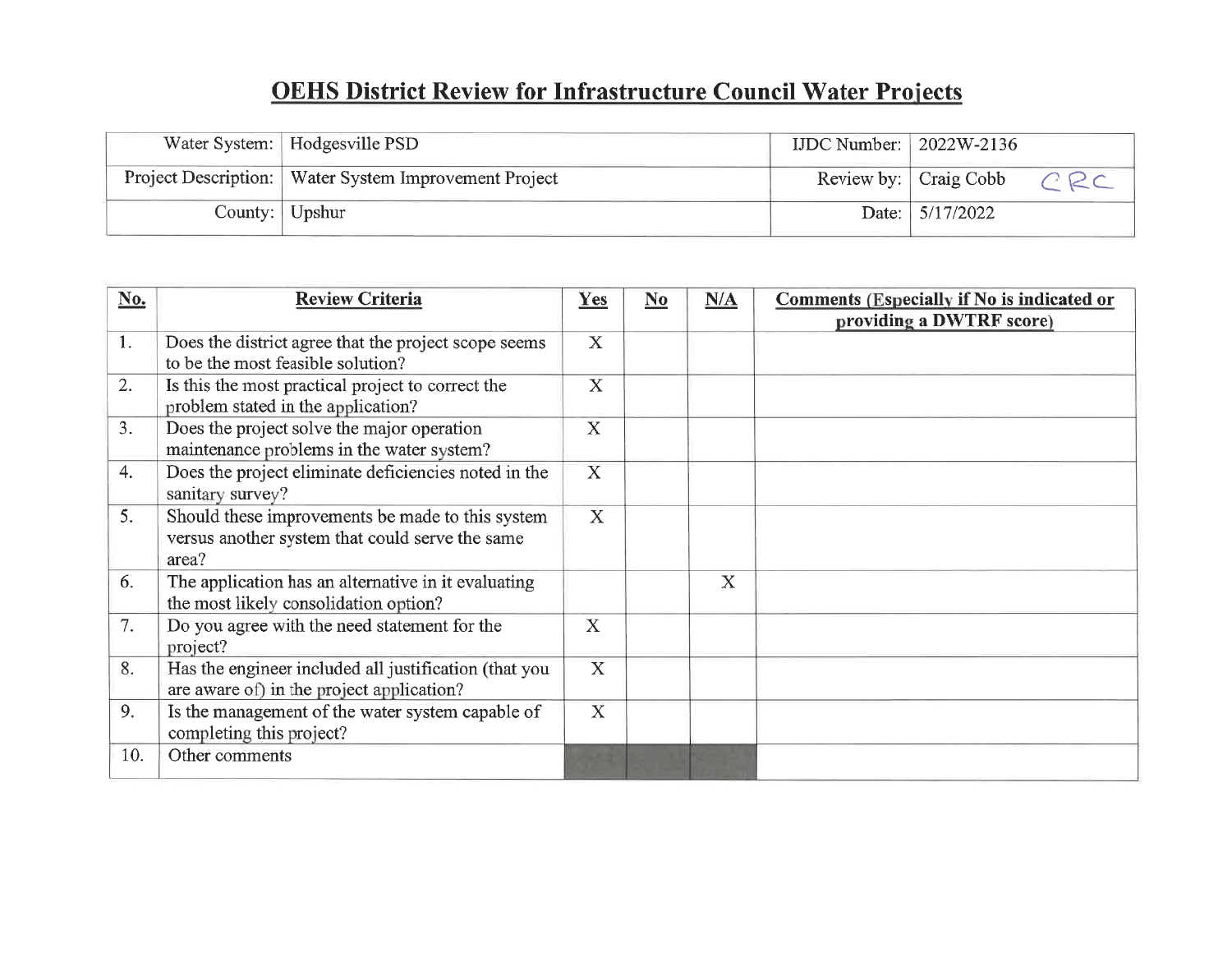| No. | <b>Review Criteria</b>                                                                                                                                                 | Yes | No | N/A | Comments (Especially if No is indicated or<br>providing a DWTRF score)                                                                                                      |
|-----|------------------------------------------------------------------------------------------------------------------------------------------------------------------------|-----|----|-----|-----------------------------------------------------------------------------------------------------------------------------------------------------------------------------|
| 11. | For new projects or projects with revised scope<br>provide DWTRF Priority Ranking Public Health<br>Score (Indicate score in the comments section with<br>explanation)? |     |    |     | 10: Projects to replace/repair old, undersized, or<br>malfunctioning equipment. Projects to replace<br>leaking water line.                                                  |
| 12. | For new projects or projects with revised scope<br>provide DWTRF Priority Ranking Compliance<br>Score (Indicate score in the comments section with<br>explanation)?    |     |    |     | 10: Compliance with periodic and/or potential<br>non-compliance. Compliance with sanitary<br>survey recommendations, NPDES permits, new<br>regulations or design standards. |
| 13. |                                                                                                                                                                        |     |    |     |                                                                                                                                                                             |
| 14. |                                                                                                                                                                        |     |    |     |                                                                                                                                                                             |